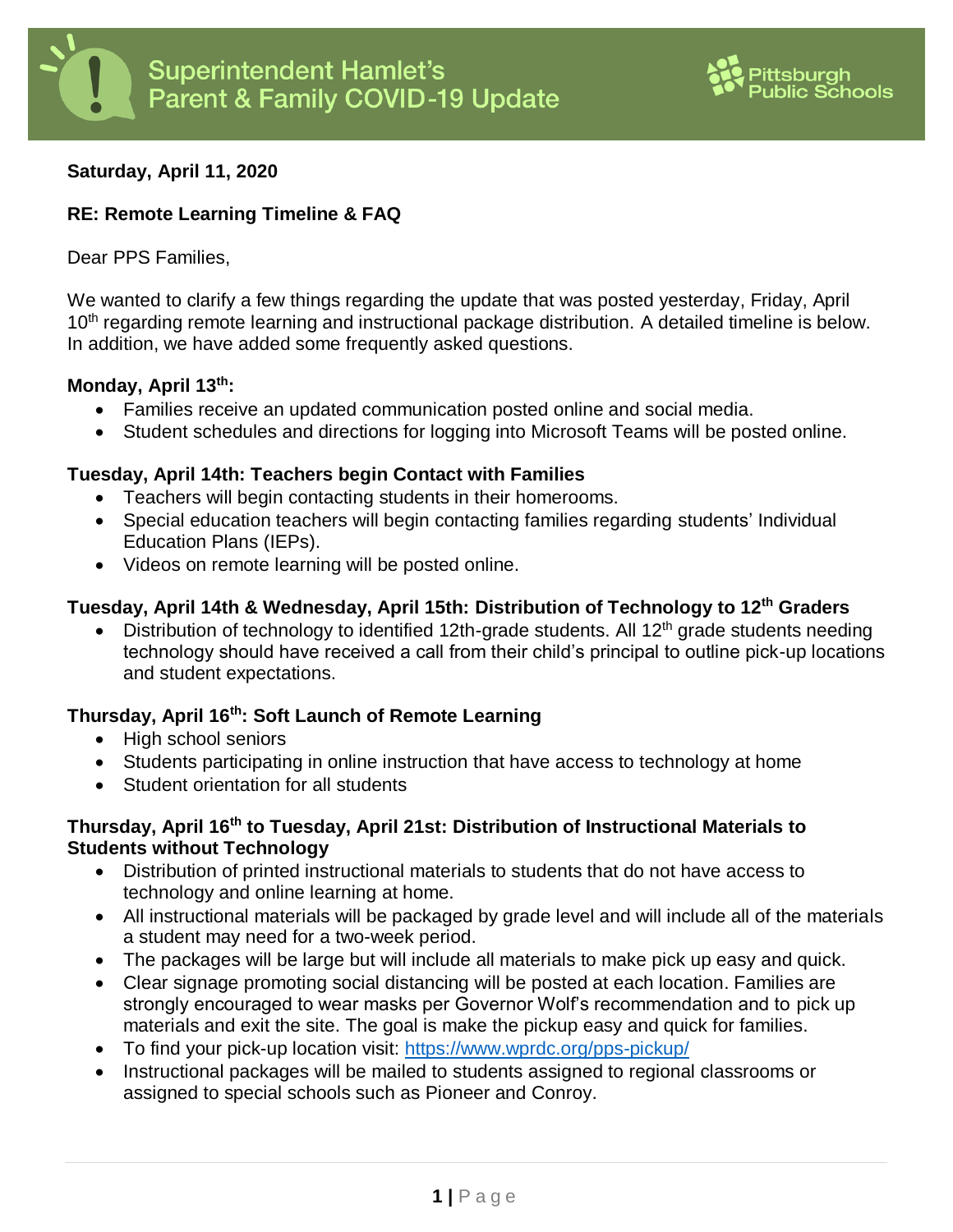

# **Thursday, April 16th: Instructional Package Pick up - Grades PreK-2**

 Distribution of printed instructional materials to **PreK-2** students that do not have access to technology and online learning at home.

## **Friday, April 17th: Instructional Package Pick-up – Grades 3-5**

 Distribution of printed instructional materials to **3-5** students that do not have access to technology and online learning at home.

#### **Monday, April 20: Instructional Package Pick-up – Grades 6-8**

 Distribution of printed instructional materials to **6-8** students that do not have access to technology and online learning at home.

#### **Tuesday, April 21st: Instructional Package Pick-up – Grades 9-11**

- Distribution of printed instructional materials to **9-11** students that do not have access to technology and online learning at home.
- If you have children over multiple grades and do not want to come out multiple times, please plan to pick up your packets on Tuesday, April 21<sup>st</sup>.

#### **Wednesday, April 22nd: Remote Learning Starts for All**

• Remote learning for all students fully launches April 22<sup>nd</sup>.

### **Frequently Asked Questions:**

#### **When does remote instruction start for my child?**

All 12<sup>th</sup> grade students will begin remote instruction online on Thursday, April 16<sup>th</sup>. All families, who will be using a personal technological device for instruction, should log on beginning April 16 to ensure access and start the use of online tools. Families that do not have access to technology at home can begin to pick up instructional packages based on grade level on Thursday, April 16<sup>th</sup>. Students can begin working in their instructional package as soon as they bring them home. The last day for instructional package pick up is Tuesday, April 21<sup>st</sup>. All students will begin remote instruction on Wednesday, April 22<sup>nd</sup>.

### **What does the District mean by a "soft" launch?**

A "soft" launch is a way to begin remote learning while also allowing time for students, families and staff to get comfortable with a new type of learning. This includes a flexible period of time between Thursday, April 16<sup>th</sup> and Wednesday, April 22nd before students are held accountable for learning. This flexible time will allow time for staff and students to address technology issues and ensure students without technology have their instructional packages in hand.

### **Who can I contact if I am having difficulty with technology?**

Students and families can contact the District's Support Center at 412-529-HELP or submit a ticket at [www.pghschools.org/letstalk.](http://www.pghschools.org/letstalk) It is also important to share this information with your child's teacher.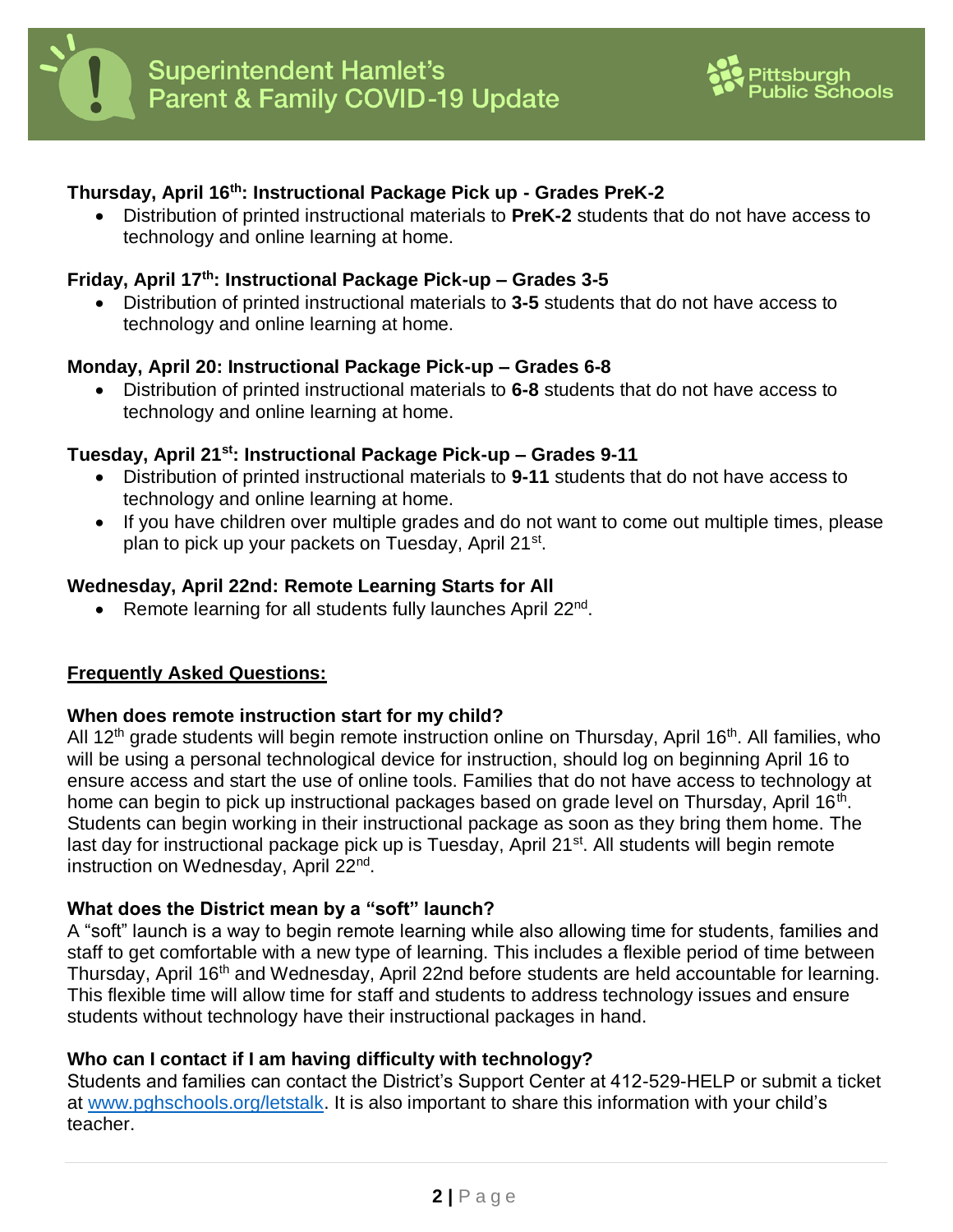



### **Who needs to pick up instructional packets?**

Only families that do not have access to technology at home should pick up instructional packets. Families that have technology at home do not need to pick up an instructional package. All materials are available online through Microsoft Teams. Children with technology should log into Microsoft Teams based on instructions provided by their child's teacher.

### **Where can I pick up my child's instructional package?**

The District, in partnership with the Western Pennsylvania Regional Data Center, created an online tool to identify the school or community site located close to every student. This will ensure families do not have to travel far from their home to pick up instructional packages. The search tool is available on line - [https://www.wprdc.org/pps-pickup/.](https://www.wprdc.org/pps-pickup/) If you do not have internet access, please call 412-529-HELP (4357) and a member of our support team will help you.

### **When can I pick up my child's instructional package?**

Each PPS student has been assigned to a school closest to their home. To find the school or community location closest to your home, visit: [https://www.wprdc.org/pps-pickup/.](https://www.wprdc.org/pps-pickup/) Instructional packets will be distributed over 4 days beginning on Thursday, April 16<sup>th</sup>. The last day for instructional package pick up will be on Tuesday, April 21<sup>st</sup>. A full schedule is below. If you have children over multiple grades and do not want to come out multiple times, please plan to pick up your packets on the last day of distribution, Tuesday, April 21st.

| <b>Grade Level</b>                                  | <b>Distribution Day</b>          |
|-----------------------------------------------------|----------------------------------|
| Early Childhood Education (PreK & Early Head Start) |                                  |
| Kindergarten                                        | Thursday, April 16 <sup>th</sup> |
| <b>First Grade</b>                                  |                                  |
| 2 <sup>nd</sup> Grade                               |                                  |
| 3 <sup>rd</sup> Grade                               |                                  |
| 4 <sup>th</sup> Grade                               | Friday, April 17th               |
| 5 <sup>th</sup> Grade                               |                                  |
| 6 <sup>th</sup> Grade                               |                                  |
| 7 <sup>th</sup> Grade                               | Monday, April 20 <sup>th</sup>   |
| 8 <sup>th</sup> Grade                               |                                  |
| 9 <sup>th</sup> Grade                               |                                  |
| 10 <sup>th</sup> Grade                              | Tuesday, April 21                |
| 11 <sup>th</sup> Grade                              |                                  |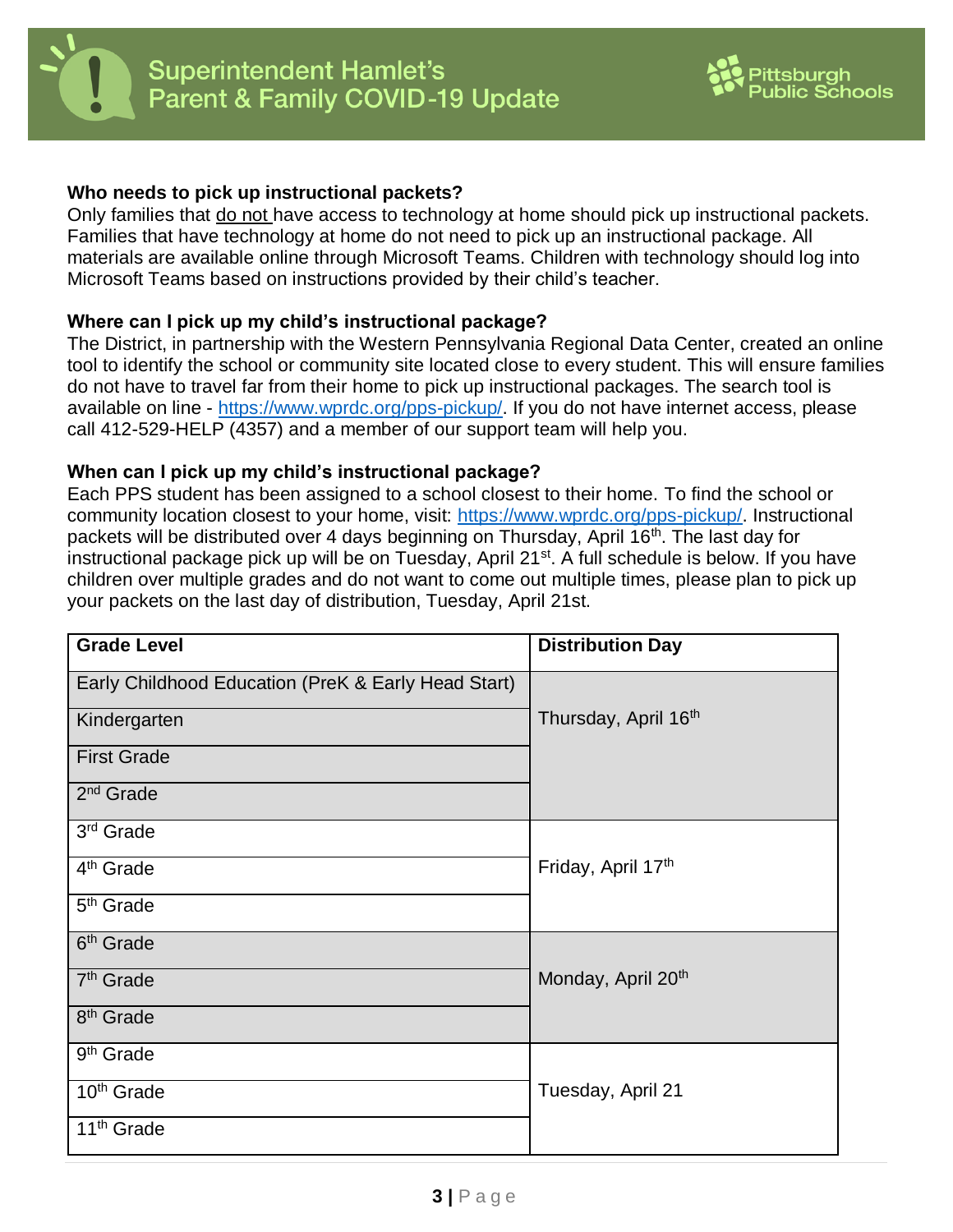



### **How are instructional packages organized?**

Instructional packets for students PreK-12 are organized by grade and will include all materials that a student will need for 2 weeks. Families can pick up one packet per grade PreK-8. Students in grades 9-11 will have one packet titled high school.

### **I received my child's instructional packet. What are the next steps?**

Once your child has their hard copy instructional package in hand and they have heard from their child's homeroom teacher, they should begin working on completing the packet. Enclosed in each instructional package are multiple sets of instructional material for your child's current grade level. Instructional materials include core content areas for general education students and adapted materials for students with individual education plans and gifted educational plans, as well as English Language Learners. The adapted materials are the same set of core instructional lessons; however, accommodations have been made to the materials. If your child receives special education services, it is recommended that you utilize the accommodated packet for their work. ESL instructional materials focus on skills in listening, speaking, reading, and writing that are essential for newcomers to the English language. These core content areas include:

- · English Language Arts (ELA)
- · Mathematics

Science grades 3-8, Social Studies 6-8, and World Language materials will be included in the May packages. In addition to core content areas, the packets include instructional materials in the areas of Arts, Physical Education, and Social-Emotional Learning (SEL). If your child struggles with any of the work, please contact their teacher.

### **Will the instructional packages have accommodations for students with disabilities and English Language Learners?**

Yes. The instructional packets include accommodations for students with individualized education plans (IEPs), gifted IEPs and English language learners.

### **How will my child assigned to a regional classroom and/or center school (Pioneer and Conroy) receive instruction?**

Students assigned to regional classrooms or assigned to special schools such as Pioneer and Conroy will have their instructional packages mailed to their homes.

# **Which one of my child's teachers should I expect to hear from?**

Between Tuesday, April 14th and Tuesday, April 21st, families should expect to hear from their child's homeroom teacher. Families with students with Individualized Education Plans (IEPs) should also expect to hear from their child's special education teacher.

### **How do I contact my child's teacher?**

Each teacher has been assigned a Microsoft teams # that they can use to connect with students and families. Each teacher will provide this # to students and families. If families need this #, they can contact the District's support line at 412-529-HELP or submit a ticket at [www.pghschools.org/letstalk.](http://www.pghschools.org/letstalk) Families can also contact teachers via email. Teacher emails are